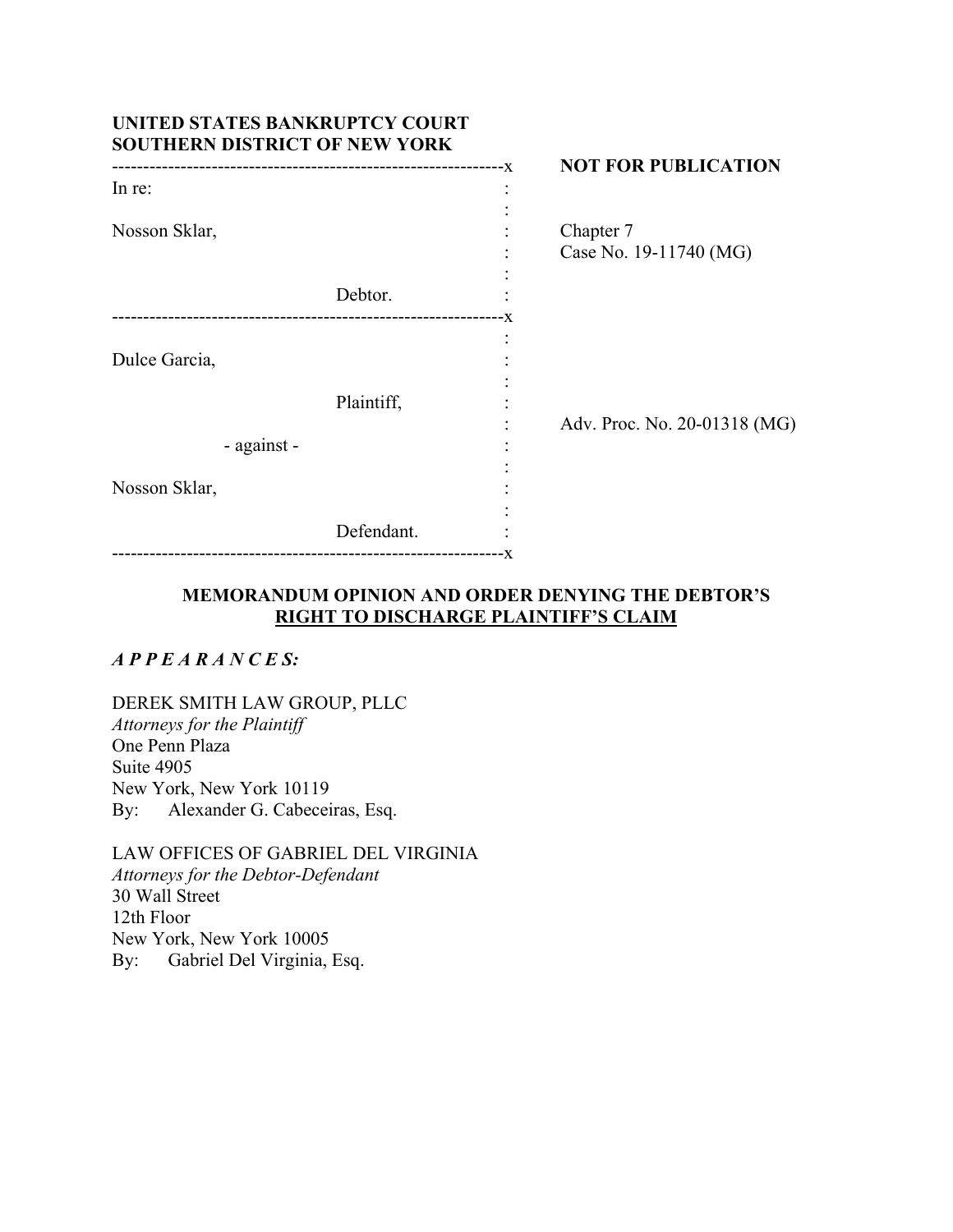## **MARTIN GLENN United States Bankruptcy Judge**

The unusual facts in this case raise the issue whether Nosson Sklar ("Sklar" or the "Debtor") will be entitled to a discharge of any judgment that Dulce Garcia ("Garcia") obtains against Sklar in any new action she files against Sklar based on the same claims that she previously asserted against him. As explained below, the Court concludes that Sklar would not be entitled to a discharge of a judgment in favor of Garcia.

# **I. BACKGROUND**

# **A. The First Bankruptcy Case, the Second Bankruptcy Case, and the Unenforceable Default Judgment**

This opinion, entered following a trial held on December 15, 2021, is the result of a labyrinthine procedural entanglement that began when Sklar filed his first chapter 11 bankruptcy case *pro se* in this Court on August 29, 2017 (the "First Bankruptcy Case"). ("First Petition," Case No. 17-12394 (SCC), ECF Doc. #1.)<sup>1</sup>

On November 16, 2017, while the First Bankruptcy Case was pending—in other words, while the automatic stay was in place—plaintiff Garcia filed a complaint in the United States District Court for the Southern District of New York (the "District Court") against Sklar and others based on alleged misconduct by Sklar that occurred before he filed the First Petition (the "Underlying Action").<sup>2</sup> ("District Court Complaint," *Garcia v. The Comprehensive Center, LLC,* 

<sup>1</sup> For ease of reference, annexed to this opinion is a timeline of crucial events. Additionally, due to the number of different actions and dockets referred to, each ECF document is referred to with a leading modifier to delineate the matter. Docket entries from the main case, Case No. 19-11740 (MG), will be cited as "Main Case ECF Doc. # ." Docket entries from the adversary proceeding, 20-01318 (MG), will be cited as "AP ECF Doc. # ."

<sup>2</sup> The complaint also named as defendants five business entities that Sklar managed, owned, and operated (collectively, the "Defendants"): Comprehensive Center, LLC; Comprehensive Staffing Solutions, LLC; Grand Street Medicine & Rehabilitation, P.C.; Comprehensive Evaluation Services, PT, OT, SLP, LMSW, Psychology, PLLC; and New York's Comprehensive Home Care Services, LLC. The complaint also named Victor Robbins, the acting human resources representative for the Debtor's business entities. Robbins was dismissed as a defendant for failure to prosecute. Comprehensive Center LLC filed a chapter 11 petition on May 15, 2019. (Case No. 19-11558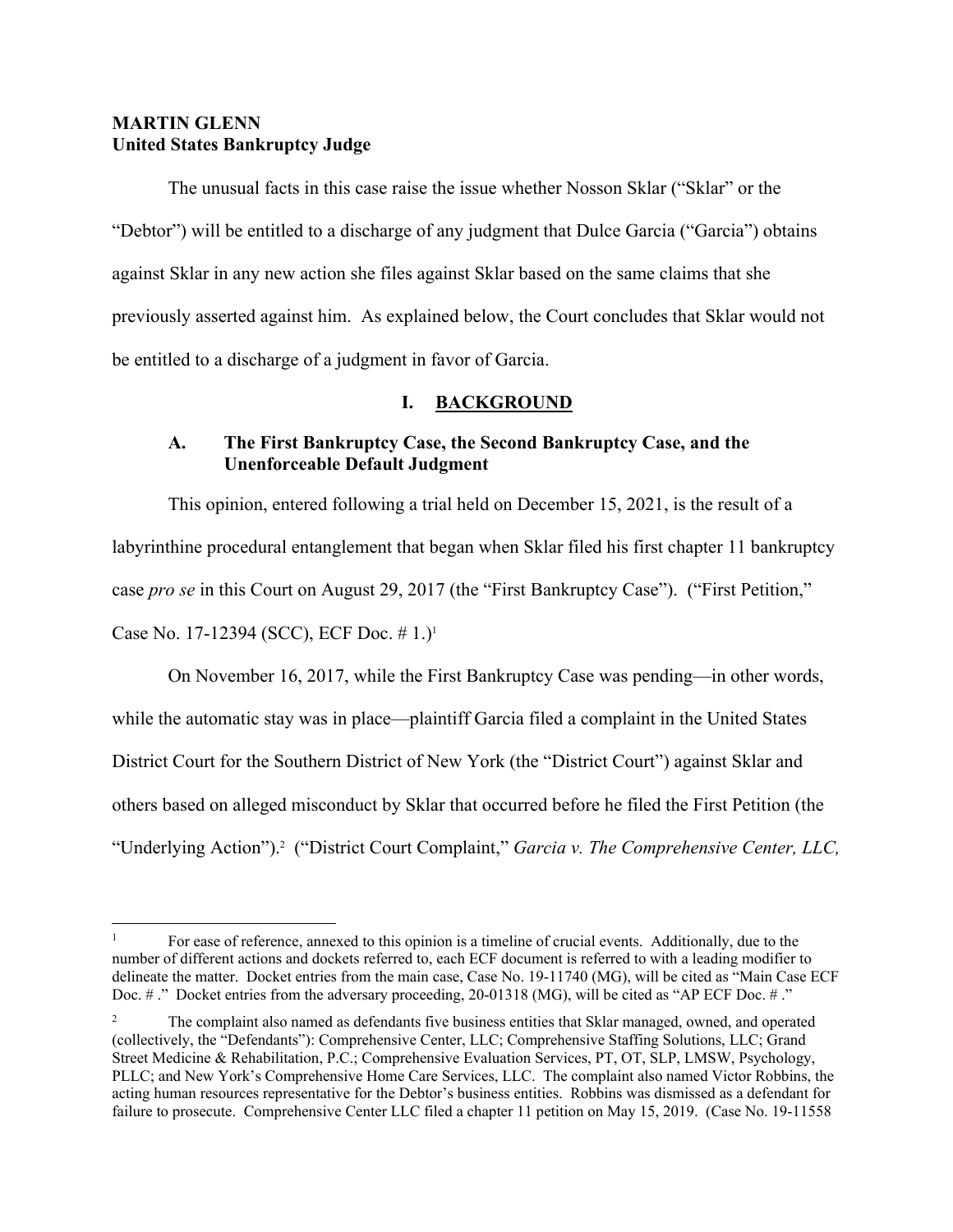et. al., 1:17-cv-08970 (JPO) (BCM), ECF Doc. #1).<sup>3</sup> Sklar now admits that he was served with Garcia's District Court Complaint, but he did not respond to it. ("Trial Tr.," AP ECF Doc. #27 at 34:25–35:1–3.) Neither Garcia nor her attorney knew about Sklar's First Bankruptcy Case when Garcia filed the District Court Complaint. Sklar did not list any claims by Garcia in the First Bankruptcy Case's schedules and Garcia received no notice of filing.

On August 16, 2018, while Sklar's First Bankruptcy Case was still pending, the District Court entered a default judgment opinion against Sklar. (Default Judgment Opinion at 11.) This was followed by an order on liability on August 22, 2018. (Liability Order.) The District Court referred the matter to a magistrate judge for a damages inquest. Before the damages inquest took place, Sklar's First Bankruptcy Case was dismissed on October 31, 2018. ("Dismissal Order," Case No. 17-12394 (SCC), ECF Doc. # 47.)

On May 29, 2019, Sklar filed a second chapter 11 bankruptcy case (the "Second Bankruptcy Case"), which remains pending. ("Second Petition," Main Case ECF Doc. #1.) This time Sklar was represented by counsel—Narissa Joseph, Esq. The Second Bankruptcy Case was converted to a case under chapter 7 on August 27, 2019. ("Order Converting Case," Main Case ECF Doc. # 36.) The bar date for filing claims in the Second Bankruptcy Case was set for December 6, 2019 (the "Bar Date"). ("Notice of Possible Dividends," Main Case ECF Doc. # 41.) The deadline to object to a discharge was set for December 16, 2019 ("Deadline for a Discharge Complaint"). ("Notice of Chapter 7 Bankruptcy Case," Main Case ECF Doc. # 38.)

<sup>(</sup>MG), ECF Doc. # 1.) That case was dismissed by order dated March 23, 2020. (Case No. 19-11558 (MG), ECF Doc. #23.) The Court does not address any issues concerning the judgment against Comprehensive Center LLC.

<sup>3</sup> The District Court Complaint and several documents from the Underlying Action are attached to a lift stay motion (Main Case ECF Doc. # 85) including: Opinion and Order Granting in Part and Denying in Part Plaintiff's Motion for Default Judgment (the "Default Judgment Opinion," Main Case ECF Doc. # 85-4); Order Clarifying Defendants' Liability (the "Liability Order," Main Case ECF Doc. # 85-5); Report and Recommendation on Damages to the Hon. J. Paul Oetken (the "R&R," Main Case ECF Doc. # 85-6); and Order Adopting Report and Recommendation (the "Order Adopting R&R," Main Case ECF Doc. # 85-7).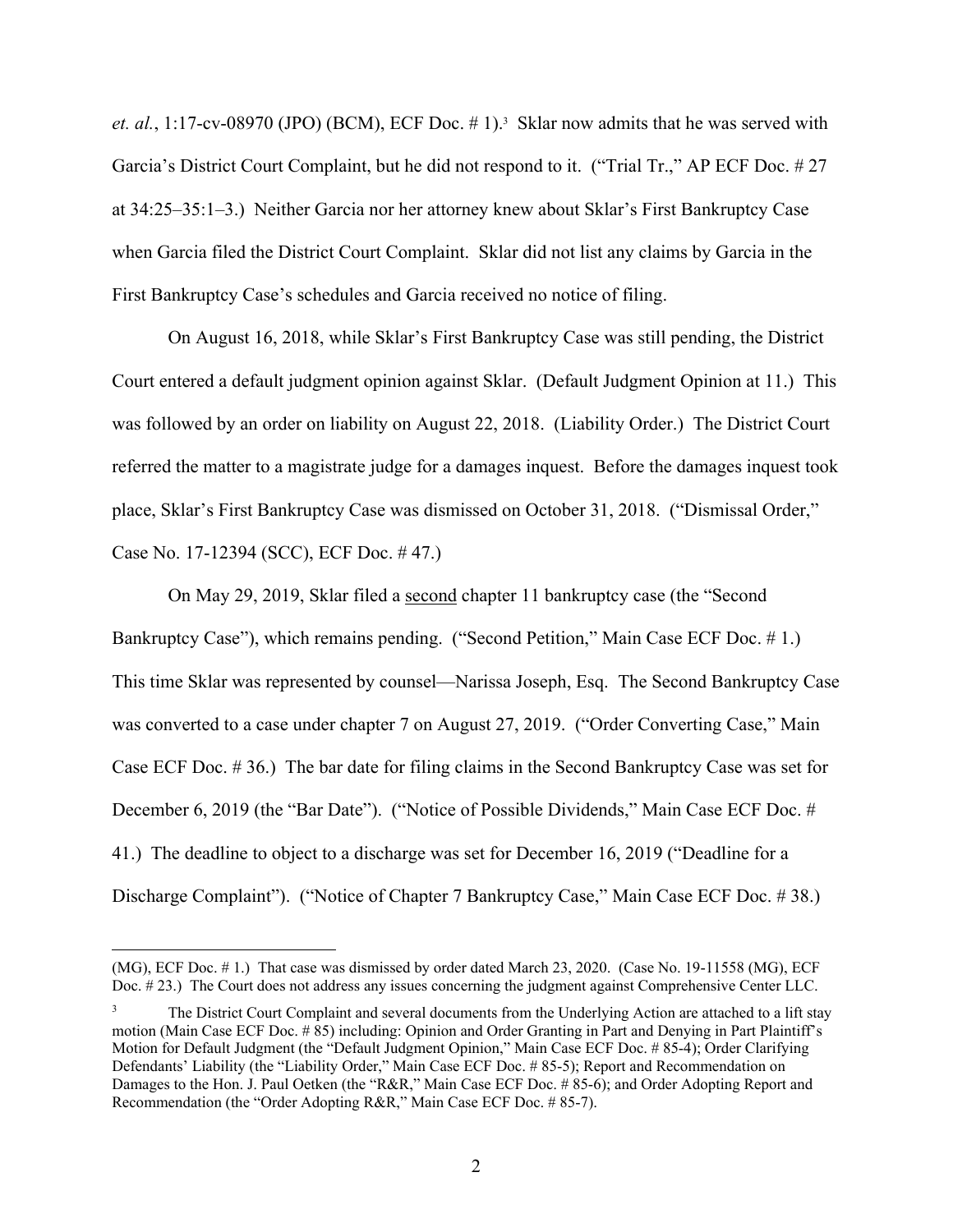Garcia was not scheduled as a creditor on the initial statement of financial affairs. ("SOFA," Main Case ECF Doc. # 23.) Neither Garcia nor her attorney received notice of the Bar Date or of the Deadline for a Discharge Complaint. On December 10, 2019, an amended statement of financial affairs was filed, which still did not list Garcia as a creditor. ("First Amended SOFA," Main Case ECF Doc. # 51.)

While the Second Bankruptcy Case has been pending, the magistrate judge in the Underlying Action conducted the damages inquest. On November 21, 2019, the magistrate judge issued a report and recommendation on the amount of damages against Sklar—a total of "\$284,785.01, comprising \$200,106.01 in compensatory damages, for economic losses (\$25,106.01) and emotional distress (\$175,000), \$75,000 in punitive damages, \$6,150 in attorneys' fees, and \$3,529 in costs . . . ." (R&R at 23.) On March 24, 2020, the District Court adopted the R&R and entered judgment in the amounts recommended against Sklar. (Order Adopting R&R.) Neither the magistrate judge nor the district judge was aware of the Second Bankruptcy Case. Sometime thereafter, Garcia learned that Sklar was a debtor in a bankruptcy case. The question here is when did she learn of this?

On November 6, 2020, Garcia filed a claim in the Second Bankruptcy Case arising from the Default Judgment. (Main Case Claims Register # 13.) On November 13, 2020, Garcia commenced the adversary proceeding seeking to deny Sklar a discharge (the "Adversary Proceeding"). ("AP Complaint," AP ECF Doc. # 1.) The AP Complaint alleges that Garcia "was granted no notice of [Sklar's] bankruptcy proceedings whatsoever," and that Sklar "failed to properly notify [Garcia] of his underlying bankruptcy proceedings." (AP Complaint ¶¶ 16– 17.) As stated above, the Debtor's SOFA and First Amended SOFA did not disclose the Underlying Action or list Garcia as a creditor. (Main Case ECF Doc. ## 25, 51.) On November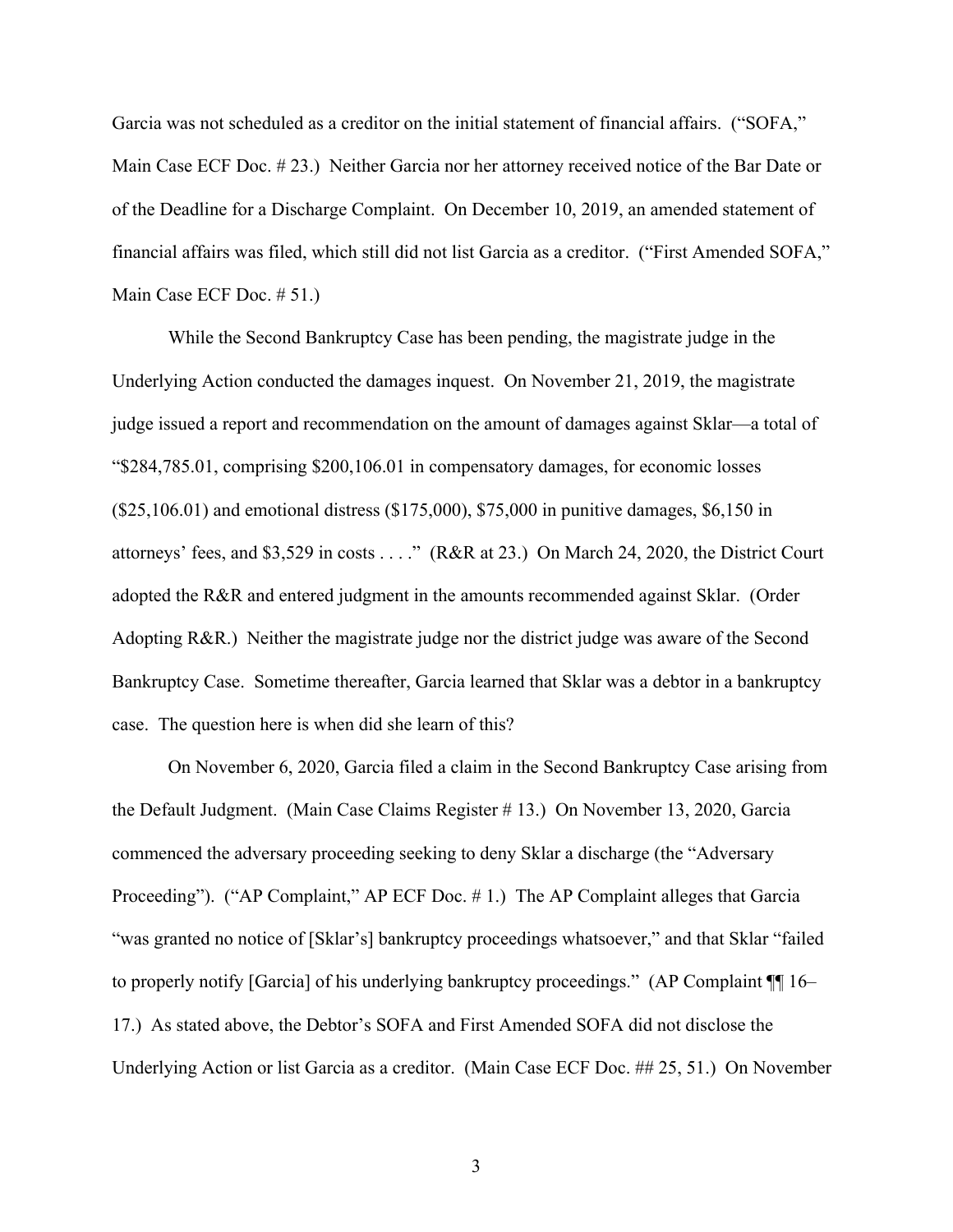25, 2020, the Debtor filed a second amended statement of financial affairs disclosing the Underlying Action and Garcia's claim. ("Second Amended SOFA," Main Case ECF Doc. # 86 at 19.)

The obvious issue raised by the above—the filing of Garcia's District Court Complaint and the District Court's default judgment on liability, both while the automatic stay from Sklar's First Bankruptcy Case was in effect, and then the damages inquest, report and recommendation, and the District Court's judgment of damages against Sklar, while the automatic stay from the Second Bankruptcy Case was in effect—was whether any of the District Court's resulting orders are enforceable, and, if not, whether Garcia is still entitled to obtain an order from this Court denying Sklar a discharge from any liability imposed based on Garcia's claims.

On April 20, 2021, after briefing and argument, the Court issued a memorandum opinion and order concluding that Garcia must file a new action against Sklar in the District Court, and that any resulting judgment in Garcia's favor will not be dischargeable *if* Garcia did not have *notice or actual knowledge* of Sklar's Second Bankruptcy Case before the Bar Date—December 6, 2019. ("April 2021 Opinion," *Garcia v. Sklar*, 626 B.R. 750, 776 (Bankr. S.D.N.Y. 2021).) Therefore, the only issue at trial was whether Garcia had *notice or actual knowledge* of the Second Bankruptcy Case before December 6, 2019. Familiarity with the April 2021 Opinion is presumed.

#### **B. The April 2021 Opinion and the Amended Adversary Complaint**

On April 20, 2021, this Court issued the April 2021 Opinion and held the following:

(1) all of the proceedings and rulings in the Underlying Action are void against Sklar;

(2) the automatic stay will be lifted to permit Garcia to start over again in the District Court;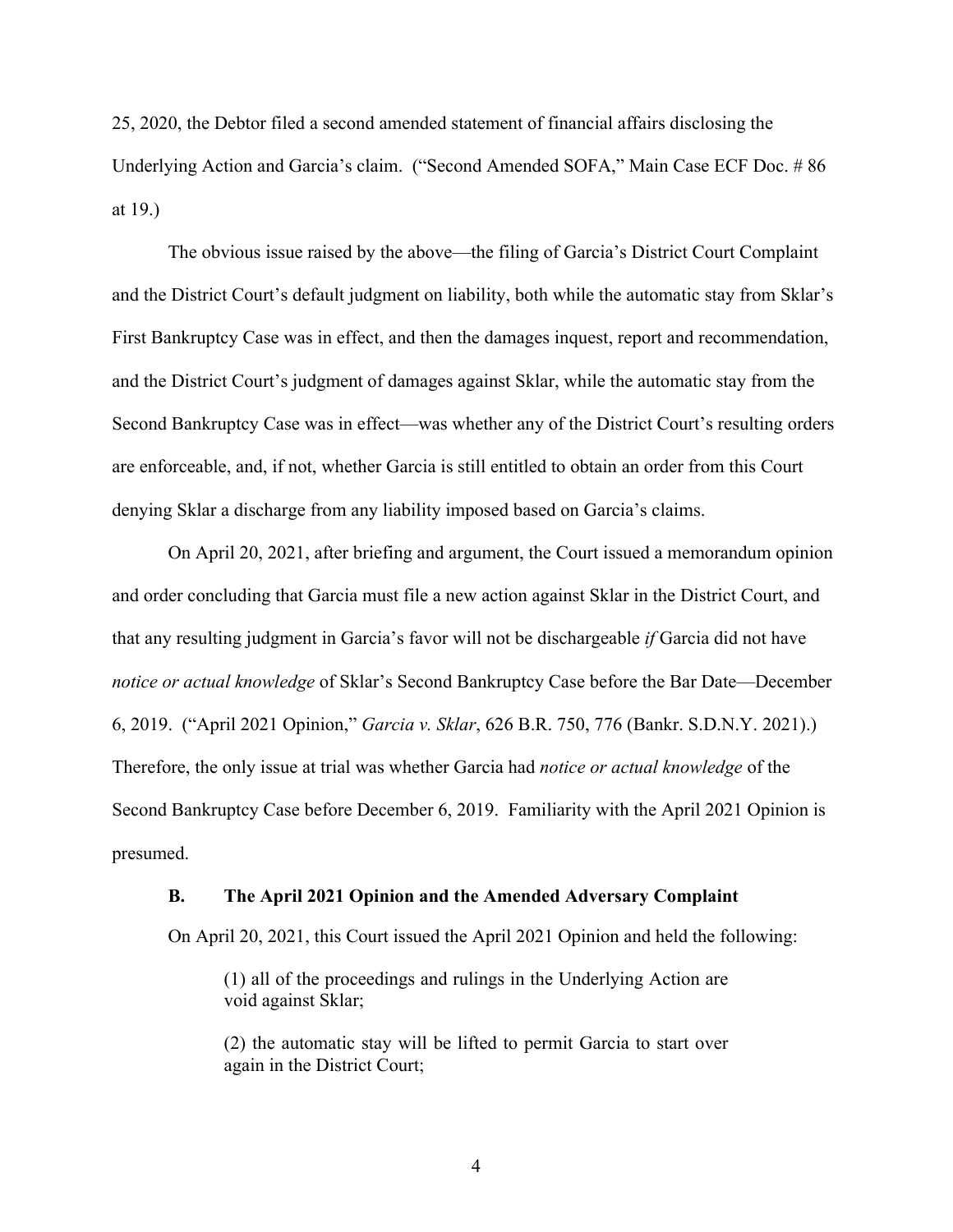(3) further proceedings in this Court are required to determine when Garcia had notice or actual knowledge of Sklar's bankruptcy;

(4) because Garcia's claims against Sklar include personal injury claims, and neither party has consented to adjudication of the claims in this Court, section 157(b)(5) requires that Garcia's nonbankruptcy law claims be tried in the District Court; and

(5) all the claims asserted in the denial of discharge adversary complaint must be dismissed—specifically, the claims asserted under sections  $523(a)(11)$ ,  $523(a)(19)(B)(i)$ –(iii), and  $1328(f)$  are dismissed as inapplicable to this chapter 7 case, and the claims under sections  $523(a)(6)$  and  $727(a)(4)(A)$  are dismissed as untimely.

*Garcia*, 626 B.R. at 756. But Garcia was granted leave to amend the Adversary Proceeding to assert a claim for an exception to discharge under section 523(a)(3) of the Bankruptcy Code. *Id.*

On July 13, 2021, Garcia filed the amended complaint. (The "Amended AP Complaint," AP ECF Doc. # 19.) The Amended AP Complaint contains one count objecting to discharge pursuant to section 523(a)(3) of the Bankruptcy Code. (Amended AP Complaint at 4.) Garcia alleges that the Underlying Action against Sklar included claims for intentional torts. (*Id.* ¶¶ 5– 6.) Garcia argues that Sklar's willful, intentional, and malicious behavior resulted in the damages award in the R&R. (*Id.* ¶ 11.) Garcia states that the Order Adopting R&R has become a final judgment because the time to appeal has lapsed. (*Id.* ¶¶ 12, 13.) Garcia's primary contention is that Sklar was made fully aware of the Underlying Action via being timely served and notified through his counsel of record in the Underlying Action. (*Id.* ¶ 14.) Garcia states that she was given no notice of Sklar's bankruptcy proceedings nor was she listed as a creditor pursuant to section 521(a)(1). (*Id. ¶* 16.)

On December 10, 2021, the parties filed a joint pre-trial order. (The "Pre-Trial Order," AP ECF Doc. # 25.) The Pre-Trial Order included the parties witness lists: Garcia's witness list included: (i) Garcia and (ii) Sklar (Pre-Trial Order at 3); Sklar's witness list included (i) Narissa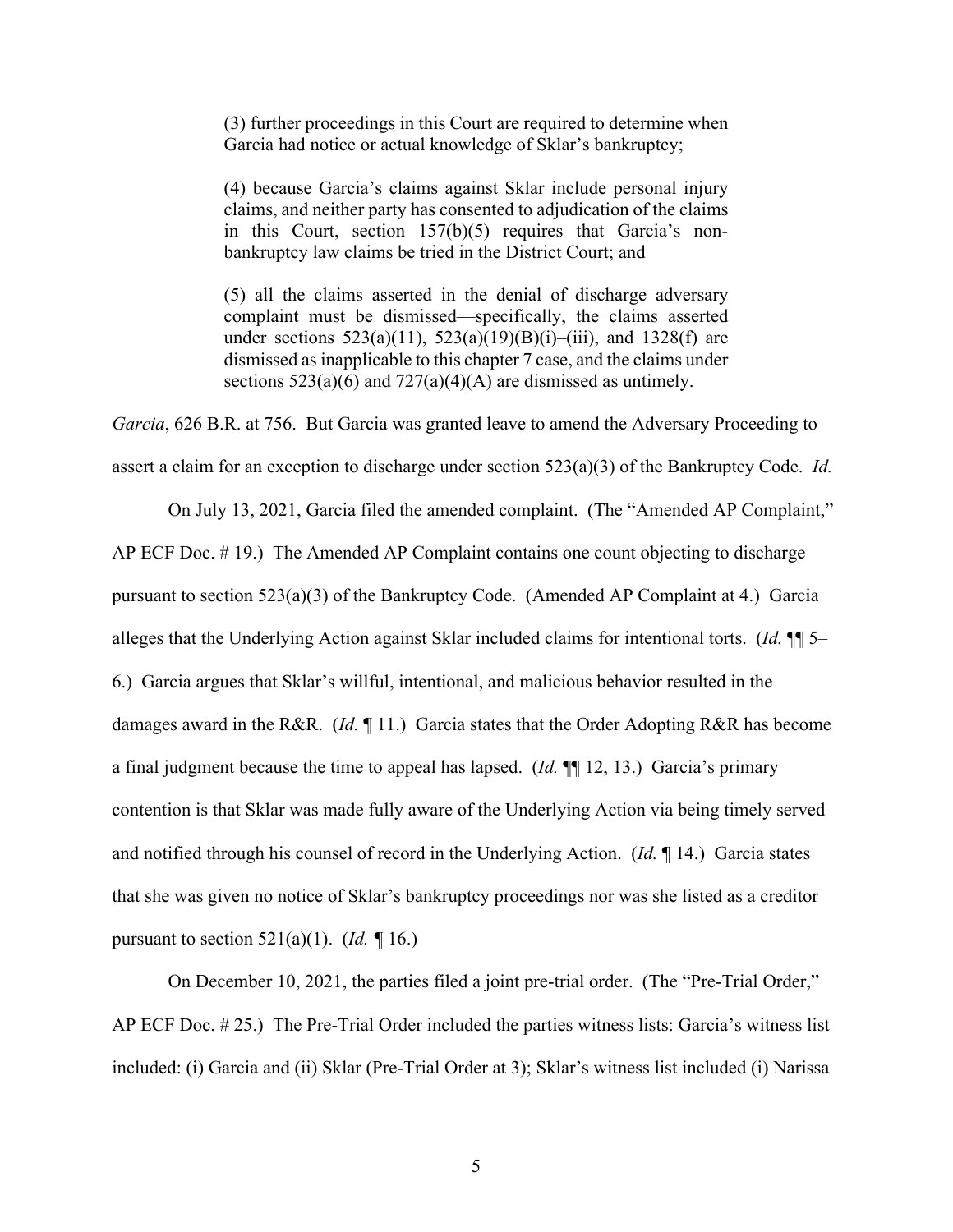A. Joseph ("Ms. Joseph"), Sklar's bankruptcy counsel who filed the Second Bankruptcy Case, and (ii) Barry R. Feerst ("Mr. Feerst" or "Feerst"), Sklar's former personal attorney. (*Id.*) At trial, all witnesses testified except for Mr. Feerst. Shortly before trial, Sklar's trial counsel notified the Court that Feerst would no longer be a witness. (Trial Tr. at 41:14–19.)

#### **C. The Trial**

On December 15, 2021, the trial was held. The trial transcript was filed on January 4, 2022. (*See* Trial Tr.) Below is a summary of relevant testimony from the three witnesses.

## 1. Examination of Dulce Garcia

On both direct and cross examination, Garcia testified that she first became aware of Sklar's Second Bankruptcy Case around the end of October or the beginning of November 2020. (Trial Tr. at 8:10–15; 13:24–25.) Garcia further testified that neither Sklar, nor any representative or agent of Sklar, had contacted her to notify her of Sklar's bankruptcy. (*Id.* at 8:24–25; 9:1–4.)

#### 2. Examination of Narissa Joseph

On direct examination by Sklar's trial counsel, Ms. Joseph testified that Garcia was not listed as a creditor in the Second Bankruptcy Case. (*Id.* at 19:13–18.) Also, Sklar did not notify her of Garcia's Underlying Action against him in the District Court. (*Id.* at 19:20–25; 20:1.) She became aware of Garcia's lawsuit in January 2020 from a call from Garcia's counsel, Alex Cabeceiras. (*Id.* at 20:7–23.) Joseph testified that she told Garcia's counsel that she would speak to her client and that Garcia's counsel should send her any paperwork. (*Id.* at 20:24–25; 21:1.)

Ms. Joseph testified that on November 25, 2020, after Garcia's Adversary Proceeding was commenced, she filed an amended statement of financial affairs that listed the Underlying Action. (*Id.* at 21:5–10; *see also* Second Amended SOFA at 19.) When asked by the Court why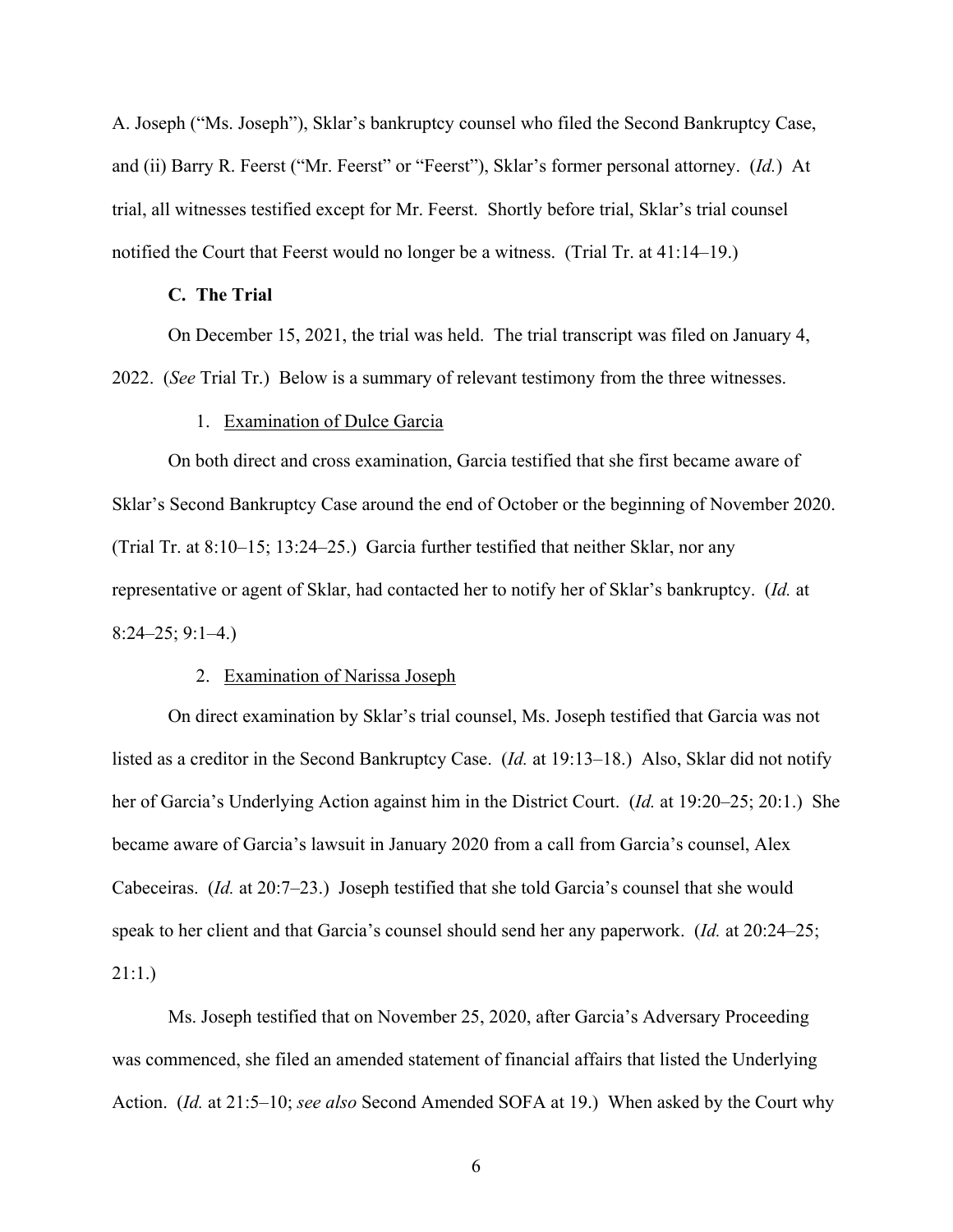she waited until November 25, 2020, to file the Second Amended SOFA, she testified that she "didn't have any information" and that Sklar ignored her contact attempts to get that information. (Trial Tr. at 29:15–18; 31:19–25.) Ms. Joseph stated that she likely got the information about Garcia's lawsuit from the PACER docket which she then used to draft the Second Amended SOFA. (*Id.* at 31:8–13.)

On cross-examination, Ms. Joseph stated that she was not aware of any communications from Sklar to Garcia regarding the Second Bankruptcy Case and she never personally notified Garcia about the bankruptcy proceedings. (*Id.* at 22:9–17.) The Court finds it important that Ms. Joseph *did not testify* during her direct or cross-examination that she ever told Mr. Cabeceiras that Sklar was a debtor in a bankruptcy case.4

Ms. Joseph further testified on cross-examination that she was not sure when Garcia said she had learned of the bankruptcy other than sometime in 2020. (*Id.* at 23:22–24.) She further testified on cross-examination that it appears that Garcia and Garcia's counsel had knowledge of the bankruptcy proceeding sometime soon after March 2020. (*Id.* at 27:19–23.)

After cross-examination, the Court asked Ms. Joseph how Garcia's counsel knew that Ms. Joseph was Sklar's counsel. (*Id.* at 29:1–2.) Ms. Joseph stated that she could not remember. (*Id.* at 29:3–4.) The Court also asked Ms. Joseph if she had any communications with Sklar about the Underlying Action. (*Id.* at 30:2–6.) Ms. Joseph stated the following:

> I believe whenever we discussed any of his prior lawsuits or anything that was going on, what I remember Mr. Sklar was saying is that anything that he has, any lawsuit or any paperwork I believe

<sup>4</sup> On cross-examination, Ms. Joseph was questioned about a January 2, 2020 email she sent to Sklar about the telephone call she received from Garcia's lawyer. (*See* Trial Tr. at 24:24–25; 25:1–21.) The email is attached to Ms. Joseph's affidavit that was attached to Sklar's trial brief (ECF Doc. # 24, at 7–10). Ms. Joseph's affidavit and the email were used by Garcia's lawyer but not introduced into evidence during Joseph's cross-examination. The Court is not considering the email as evidence. In any event, the email does *not* state that Ms. Joseph told Garcia's lawyer that Sklar was a debtor in a bankruptcy case or that Garcia's lawyer made any statement about Sklar being a debtor in a bankruptcy case. (*See id.* at 10.)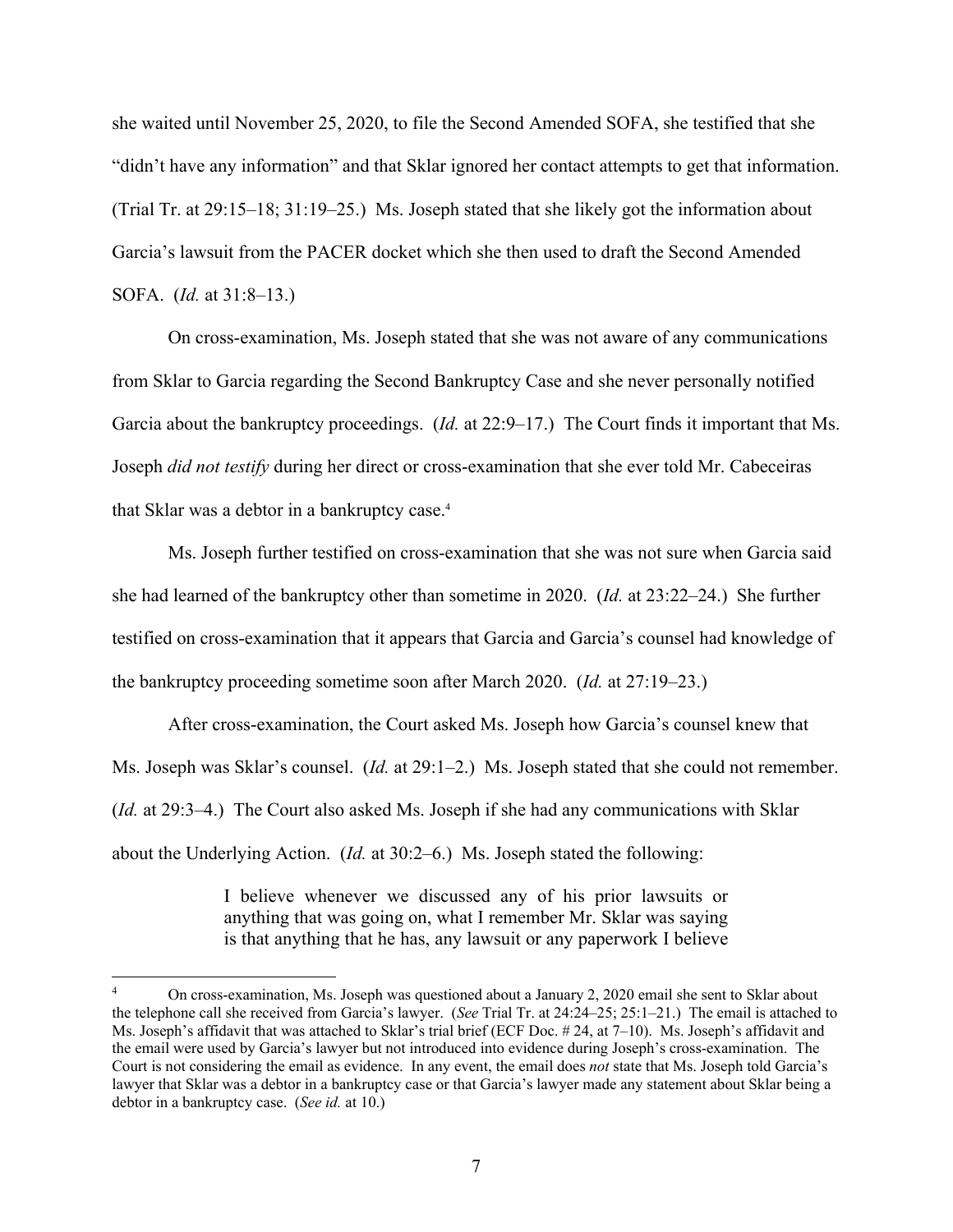he had a prior attorney by the name of Barry Feerst and that's who I spoke to just in regards to any documents or anything, even [when] we filed the initial petition of what documents, [of] anything, he received, because I believe he was Mr. Sklar's prior counsel.

(*Id.* at 30:7–15.)

### 3. Examination of Nosson Sklar

On direct examination, Sklar testified that he became aware of Garcia's Underlying Action when he was served by Garcia in 2018. (*Id.* at 34:25; 35:1–3.) Sklar testified that he would go to his attorney, Mr. Feerst, any time he had a lawsuit. (*Id.* at 36:14–17.) Sklar testified that it was his understanding that Mr. Feerst called Garcia's counsel to notify them that he was in bankruptcy. (*Id.* at 37:8–15.) The Court asked Sklar if he had personally spoken to Garcia's counsel. (*Id.* at 37:16–17.) Sklar responded to this question twice. First, he started to say: "No, I was there when the attorney spoke on the . . . ," but was interrupted by his counsel. (*Id.* at 37:18–19.) When redirected by his counsel, Sklar stated: "No, I didn't personally speak to him. I had the attorney [Mr. Feerst] speak to him." (*Id.* at 37:22–23.)

On cross-examination, Sklar testified that Mr. Feerst was alive today. (*Id.* at 40:13–14.) When Garcia's counsel asked about Mr. Feerst's last known address, Sklar testified, "I believe he closed down his office, but we could get that to you." (*Id.* at 40:17–19.) The Court noted that Sklar's counsel had originally listed Feerst as a witness but subsequently notified the Court that he was being withdrawn without giving a reason. (*Id.* at 41:14–19.)

Based on the above testimony adduced at trial, the Court concludes that Garcia did not have notice or actual knowledge of the Debtor's Second Bankruptcy Case before the Bar Date or before the Deadline for a Discharge Complaint. Therefore, while Garcia must refile and prosecute her case in the District Court, any resulting judgment against Sklar is a non-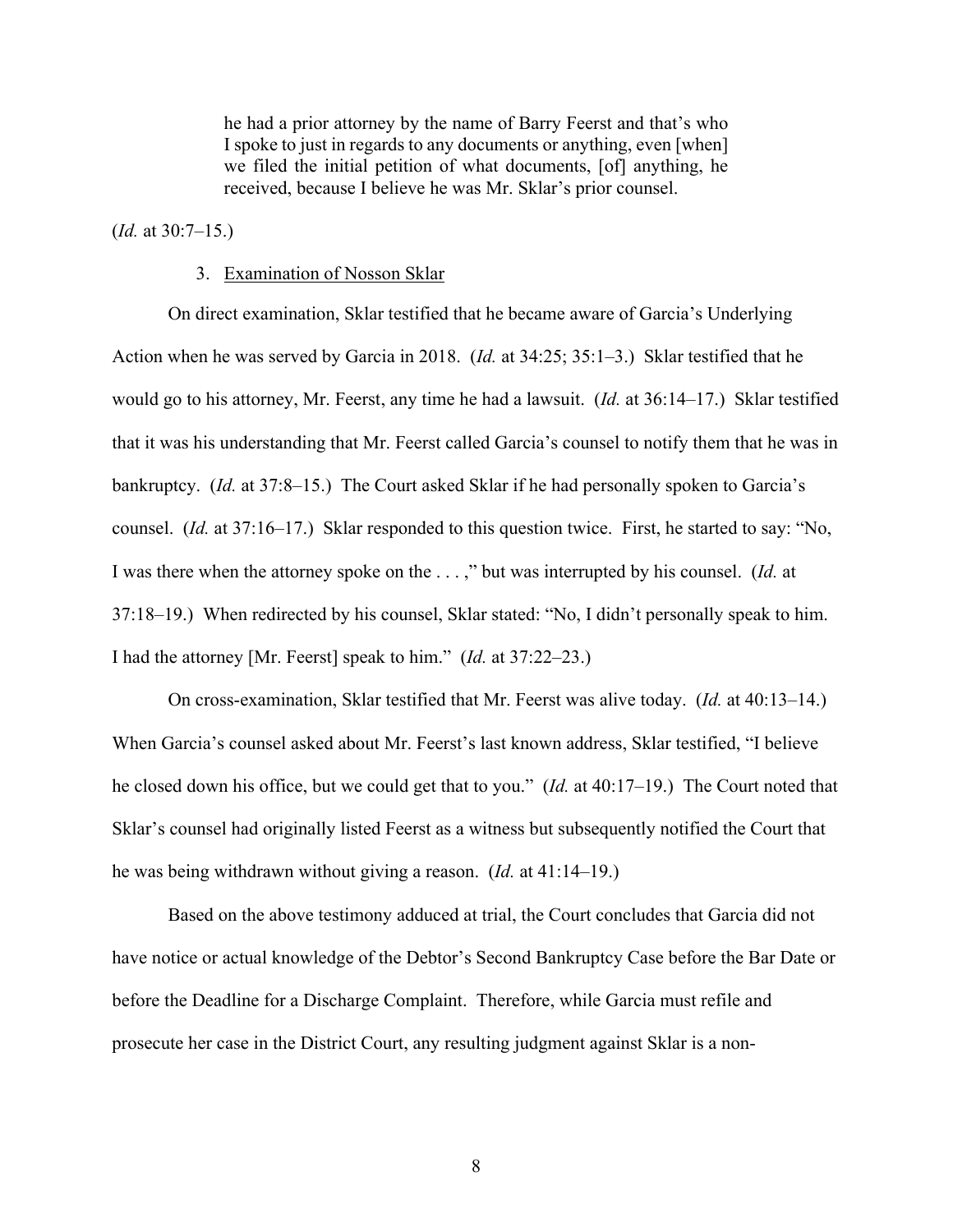dischargeable claim pursuant to section 523(a)(3) of the Bankruptcy Code. *See Garcia*, 626 B.R. at 756.

## **II. LEGAL STANDARD**

### **A. The Standard for Denying Discharge**

Pursuant to section 727(b) of the Bankruptcy Code, a debtor is discharged from all its

debts that arose before the order for relief, "except as provided in section 523." 11 U.S.C. §

727(b). Section 523(a)(3) of the Bankruptcy Code protects an unlisted creditor without notice or

actual knowledge of a bankruptcy case against the discharge of its debts. Section 523 provides

in relevant part:

(a) A discharge under section 727 . . . does not discharge an individual debtor from any debt—

(3) neither listed nor scheduled under section  $521(a)(1)$  of this title, with the name, if known to the debtor, of the creditor to whom such debt is owed, in time to permit—

(A) if such debt is not of a kind specified in paragraph  $(2)$ ,  $(4)$ , or  $(6)$ of this subsection, timely filing of a proof of claim, unless such creditor had notice or actual knowledge of the case in time for such timely filing; or

(B) if such debt is of a kind specified in paragraph (2), (4), or (6) of this subsection, timely filing of a proof of claim and timely request for a determination of dischargeability of such debt under one of such paragraphs, unless such creditor had notice or actual knowledge of the case in time for such timely filing and request;

11 U.S.C. § 523(a)(3).

Section 523(a)(3) is concerned with protecting a creditor's right to receive a distribution

through the filing of a timely proof of claim and a creditor's right to seek a determination of

dischargeability of a debt under sections  $523(a)(2)$ ,  $(a)(4)$  and  $(a)(6)$ . COLLIERS ON BANKRUPTCY

¶ 523.09[1] (16th Ed. 2022).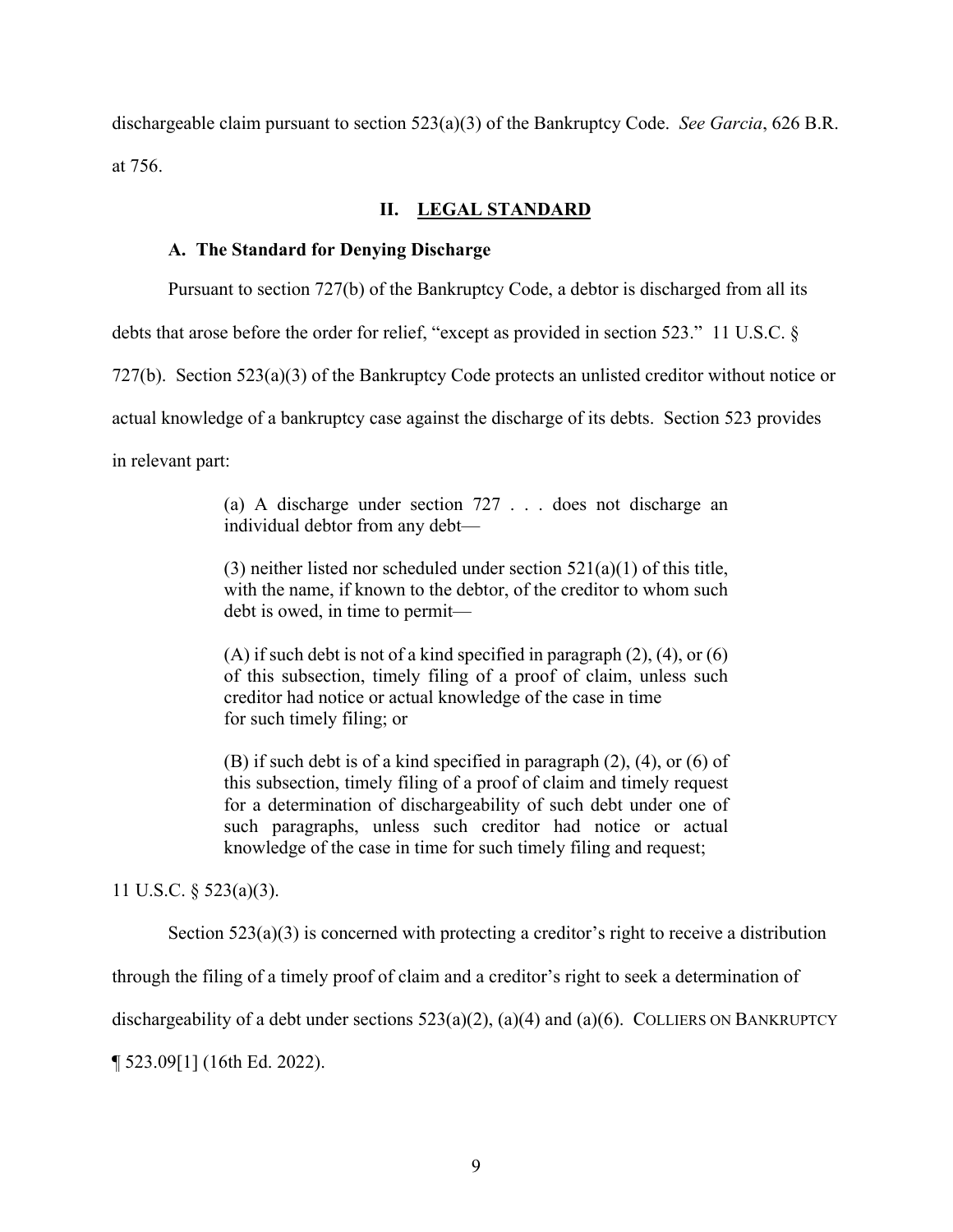The purpose behind the exception in section  $523(a)(3)(B)$  is to ensure that a creditor is afforded an opportunity to be heard with respect to its claim prior to the claim being discharged. *See GAC Enters. v. Medaglia (In re Medaglia)*, 52 F.3d 451, 455 (2d Cir. 1995). "The fundamental requisite of due process of law is the opportunity to be heard," with "'notice reasonably calculated, under all the circumstances, to apprise interested parties of the pendency of the action and afford them an opportunity to present their objections.'" *Id.* (citing *Mullane v. Central Hanover Bank & Trust Co.*, 339 U.S. 306, 314 (1950)). A court's application of section 523(a)(3) to find that a creditor's complaint regarding dischargeability is untimely does not violate due process where the creditor had actual knowledge but no formal notice of the bankruptcy case. *In re Medaglia*, 52 F.3d at 457.

As applied here, the effect of section  $523(a)(3)$  is that if Garcia did not have notice or actual knowledge of the Second Bankruptcy Case before the Bar Date (December 6, 2019) and before the Deadline for a Discharge Complaint (December 16, 2019), then Garcia's claims against Sklar are not discharged regardless of whether the debts are of the kind specified in section 523(a)(2), (4) or (6). *See Garcia*, 626 B.R. at 772–73.

As explained below, the Court finds that Garcia did not have notice or actual knowledge of Sklar's Second Bankruptcy Case before the later of these two dates, December 16, 2019, and, therefore, Garcia's claims are not discharged whatever the basis for the claims. If Garcia files a new action against Sklar in the District Court based on the claims previously asserted in her prior action against Sklar and recovers a judgment against him, the judgment will be nondischargeable even if it does not fall under sections  $523(a)(2)$ , (4) or (6).

#### **B. The Missing Witness Doctrine**

In the Pre-Trial Order, Sklar's trial counsel listed Mr. Feerst, Sklar's former counsel, as a witness. (Pre-Trial Order at 3.) Sklar's bankruptcy counsel, Ms. Joseph, testified at trial that she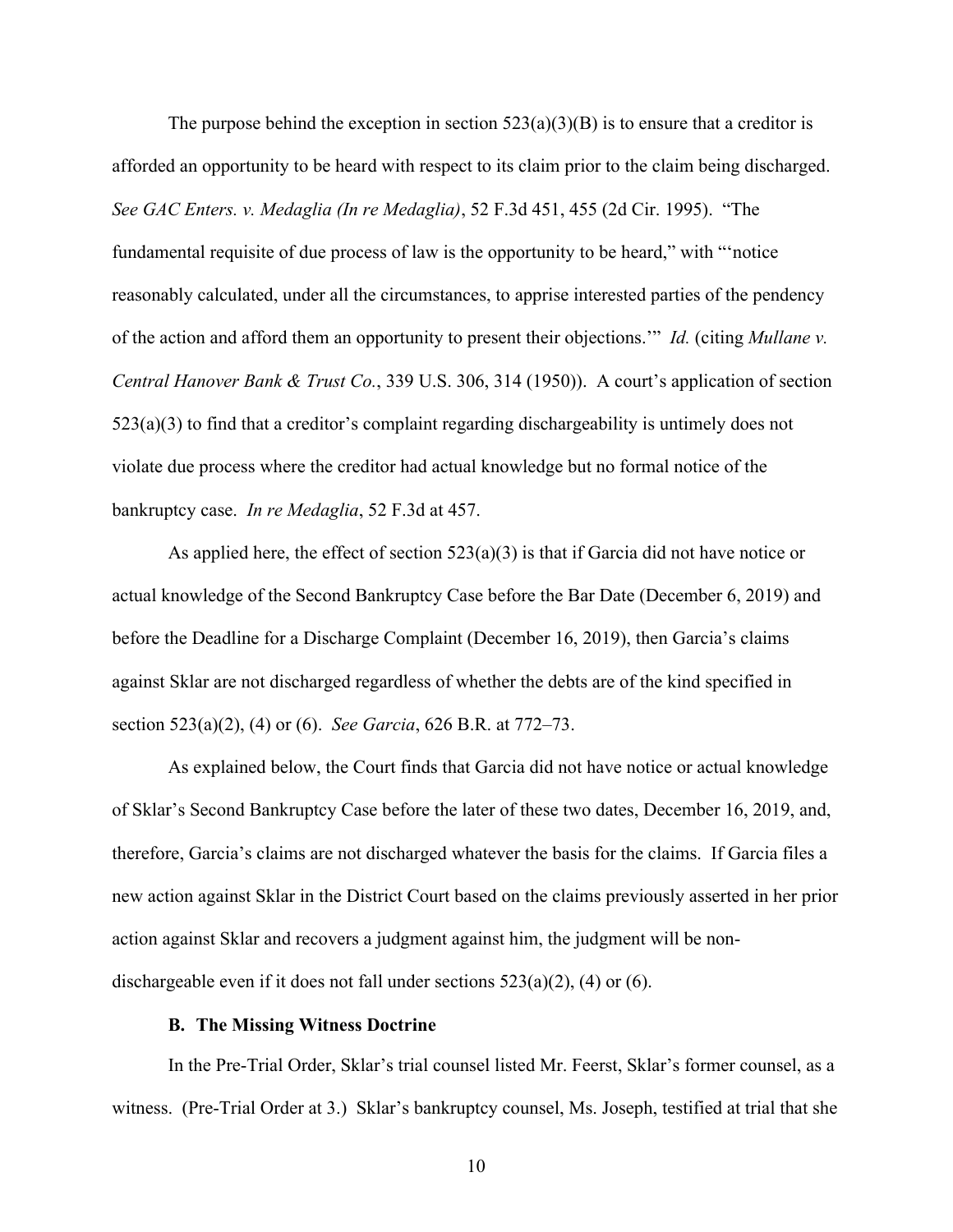spoke with Feerst about Sklar's prior lawsuits in which he was named as a defendant. (Transcript at 30:2–15.) However, since Ms. Joseph testified that she only learned of the Underlying Action sometime in 2020, the Court finds that Feerst never told her about Garcia's lawsuit. Sklar testified, with clearly hearsay testimony, that after being served with Garcia's lawsuit, Feerst "called Ms. Garcia's attorney and explained to him that I was in bankruptcy."<sup>5</sup> (*Id.* at 36:14–17.) If Feerst had testified that he spoke to Garcia's lawyer and told him that Sklar was "in bankruptcy," it would support a finding that Garcia (through her attorney) had actual knowledge of Sklar's bankruptcy case. The last-minute decision of Sklar's trial counsel to not call Feerst as a witness raises the issue whether the "missing witness doctrine" applies and creates a presumption that Feerst's testimony would be unfavorable to Sklar.

"The rule . . . is that, if a party has it peculiarly within his power to produce witnesses whose testimony would elucidate the transaction, the fact that he does not do it creates the presumption that the testimony, if produced, would be unfavorable." *Graves v. United States*, 150 U.S. 118, 121 (1893). The "missing witness doctrine" only allows the factfinder "to give the strongest weight to the evidence already in the case in favor of the other side," and not to "base its verdict on what it speculates the absent witnesses would have testified to, in the absence of some direct evidence." *Redd v. Burge*, 589 F. Supp. 2d 367, 373 (S.D.N.Y. 2008) (citing *Felice v. Long Island R. Co.*, 426 F.2d 192, 195 n.2 (2d Cir. 1970) (Friendly J.)).

"Drawing an adverse inference against a party under the so called 'missing witness rule' requires that only one party has the ability to produce the witness." *In re Kalisch*, 413 B.R. 115, 131 (Bankr. S.D.N.Y. 2008). A witness is unavailable to one party in a litigation where "'the

<sup>5</sup> Having heard and observed (on Zoom) Sklar's direct and cross-examination, the Court finds that Sklar's hearsay testimony (to which no objection was made during trial) that Feerst called Garcia's attorney and explained that Sklar was in bankruptcy was not credible.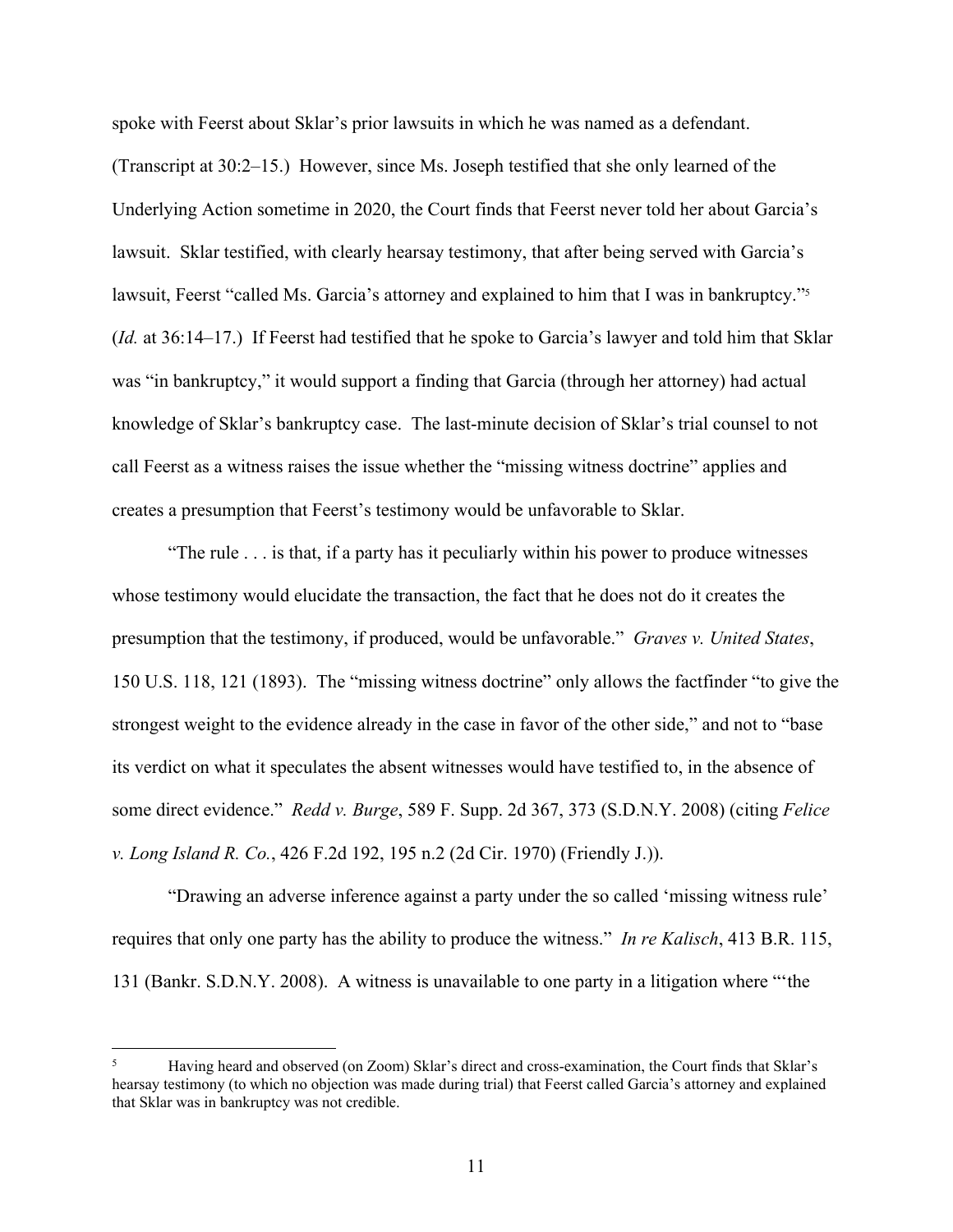witness is physically available only to the opponent or . . . the witness has the type of relationship with the opposing party that practically renders his testimony unavailable to the moving party.'" *See Ranish v. Delta Air Lines, Inc.*, 89 F.3d 826 (2d Cir. 1995) (quoting *Oxman v. WLS–TV*, 12 F.3d 652, 661 (7th Cir.1993)). Federal courts have held that there should be "no adverse inference where an uncalled witness is equally available to both parties." *Satnick v. Nat'l R.R. Passenger Corp.*, No. 03 Civ. 4896 (RKE), 2005 WL 236493 \* 2 (S.D.N.Y. Feb. 1, 2005) (citing *Kean v. Comm'r,* 469 F.2d 1183, 1188 (9th Cir. 1972) ("Where a potential witness is equally available to both parties, no inference should be drawn from the failure of a party to call such witness."). *Satnick*, 2005 WL 236493 \*2 (citing *Rosa v. Blander*, 366 N.Y.S.2d 35, 37 (1975) ("The principle of equal availability is not applicable in a case where the witness, although equally accessible to both parties, is favorable to one party and unfavorable or hostile to the other.")).

To resolve the problem of equal availability, *United States v. Blakemore* is instructive as it notes that "legal, personal, or perhaps even social relationships between a prospective witness and one party" would pragmatically make the "testimony unavailable to the opposing party regardless of physical availability." 489 F.2d 193, 195 n.4 (6th Cir. 1973). "[A] court may find that a relationship between a party and a witness renders that witness 'unavailable.' This is true where the court draws a reasonable inference that the witness would naturally give testimony that favors one party because of that relationship." *In re Kalisch*, 413 B.R. 115, 132 (Bankr. S.D.N.Y. 2008) (citing *United States v. Christ*, 513 F.3d 762, 773 (7th Cir. 2008) (finding unavailability based on the relationship of employment by party); *Satnick v. Nat'l R.R. Passenger Corp.*, 2005 WL 236493 at \*2 (finding unavailability because the missing witness was an expert witness listed to be called by the opposing party).)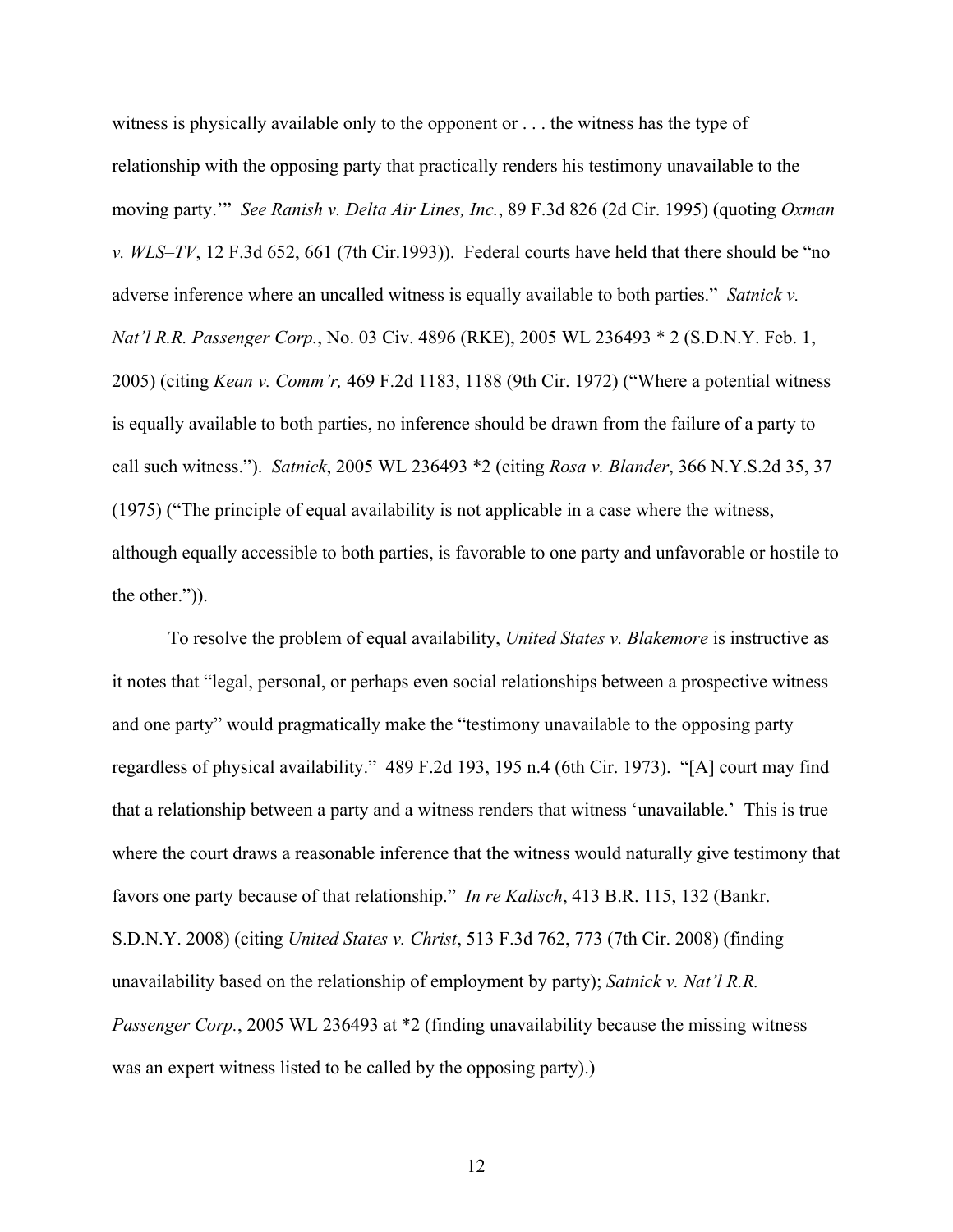#### **III. DISCUSSION**

## **A. The Testimony Adduced at Trial Establishes that Garcia Did Not Have Notice or Actual Knowledge of the Debtor's Second Bankruptcy Case**

If Garcia, as an unlisted creditor, did not have notice or actual knowledge of the Second Bankruptcy Case on or before the Bar Date and the Deadline for a Discharge Complaint, then the debt owed to her would not be dischargeable under section 523(a)(3). *Garcia*, 626 B.R. at 773, n.22 (citing *In re Cruz*, 254 B.R. 801, 805–10 (Bankr. S.D.N.Y. 2000)). Garcia filed the Adversary Proceeding well after December 16, 2019. Dismissing the Amended AP Complaint under section  $523(a)(3)$  would not violate Garcia's due process rights if it were found that, despite the lack of formal notice, she had actual knowledge of the bankruptcy before December 16, 2019. *See In re Medaglia*, 52 F.3d at 457; *see also In re Candidus*, 327 B.R. 112 117 (Bankr. E.D.N.Y. 2005) ("Section 523(a)(3)(B) protects the right of an unscheduled creditor to obtain a determination of nondischargeability of intentional tort debts . . . ."). Garcia's Underlying Action concerns debts arising from intentional torts and therefore, her right to obtain a determination of nondischargeability will be protected if she lacked knowledge of Sklar's Second Bankruptcy Case. 11 U.S.C. § 523(a).

Ms. Joseph's testimony indicates that she did not initially list Garcia as a creditor for Sklar's Second Bankruptcy Case. (Trial Tr. at 19:13–18.) Notably, Garcia was only scheduled as a creditor in the Debtor's Second Amended SOFA on November 25, 2020, after Garcia filed her claim on November 6, 2020 and began the Adversary Proceeding on November 13, 2020, respectively. (Second Amended SOFA at 19.) By not scheduling Garcia as a creditor before the Bar Date as required by section 521(a), Sklar effectively denied himself the full measure of 'peace of mind' and denied Garcia due process. *See In re Gianopolous*, 584 B.R. 598, 605–06 (Bankr. S.D.N.Y. 2018) (quoting *In re Bachman*, 296 B.R. 596, 599 (Bankr. Conn. 2003) ("If the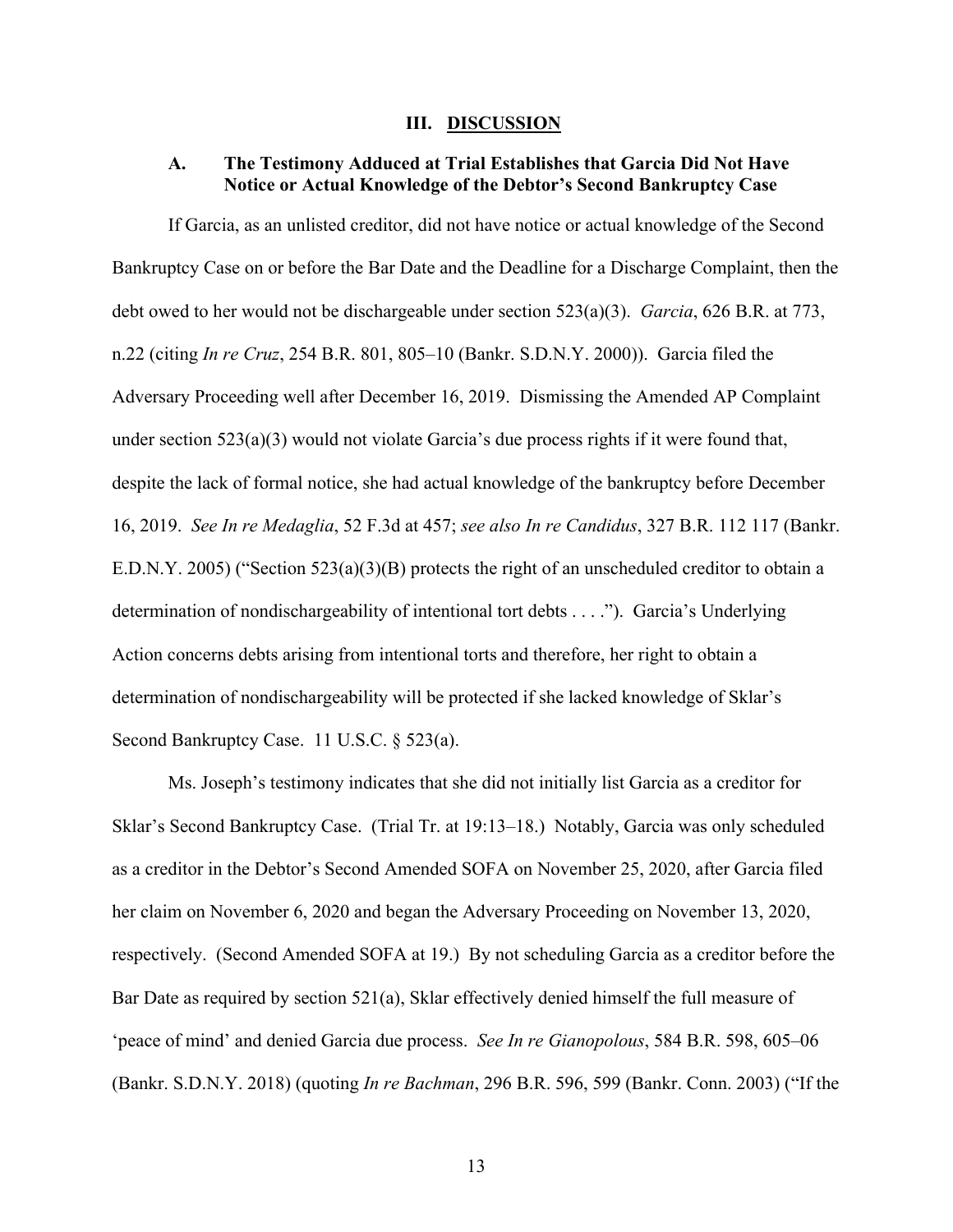debtor fails to schedule a creditor before the Bar Date, the debtor does not get the full measure of 'peace of mind.'"); *see also Lefkowitz v. Najjar (In re Najjar)*, No. 06-10895, 2007 Bankr. LEXIS 1678, \*9–10 (Bankr. S.D.N.Y. May 11, 2007) (finding that a debtor's improper scheduling of a claim did not provide that creditor sufficient notice to permit a timely request to determine dischargeability of the claim).

Garcia, on both direct and cross-examination, in testimony which the Court finds credible, testified that she became aware of the Second Bankruptcy Case around the end of October or the beginning of November 2020. (Trial Tr. at 8:10–15; 13:24–25.) Ms. Joseph, in her testimony, provided inconsistent dates for when Garcia or her counsel learned of the Second Bankruptcy Case. However, all dates proffered by Ms. Joseph occurred in 2020 well after both the Bar Date of December 6, 2019, and the Deadline for a Discharge Complaint of December 16, 2019. (*Id.* at 23:22–24; 27:19–23.)

As discussed further below, Sklar did not refute this testimony but rather provided testimony that harmed his case. Therefore, based on the testimony adduced at trial, this Court finds that Garcia did not have actual knowledge of Sklar's Second Bankruptcy Case before the Bar Date or before the Deadline for a Discharge Complaint.

### **B. The Missing Witness Doctrine Supports a Presumption that Feerst's Testimony Would Have Been Unfavorable to Sklar**

In the Pre-Trial Order, Sklar's trial counsel listed two trial witnesses: Narissa Joseph and Barry Feerst. (Pre-Trial Order at 3.) Shortly before trial, Sklar's trial counsel informed the Court that Mr. Feerst would not be called as a witness. (Trial Tr. at 41:14–19.) Here, Sklar failed to produce the only witness who could have corroborated Sklar's hearsay assertion that Mr. Feerst had contacted Garcia's counsel and informed counsel about Sklar being in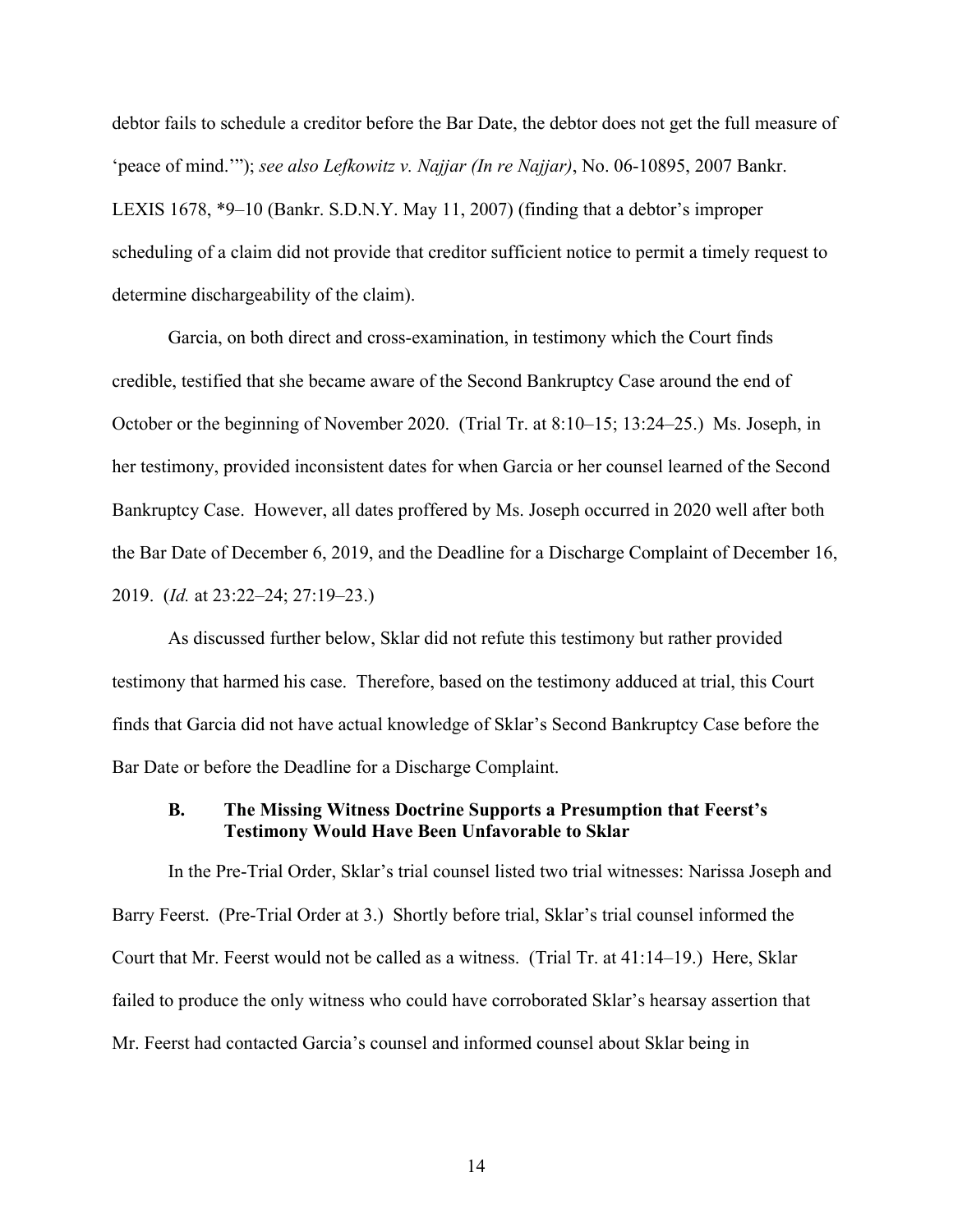bankruptcy. (Trial Tr. at 37:8–19.) As previously noted, the Court finds that Sklar's testimony was not credible.

Applying the "missing witness doctrine," the Court presumes that Feerst's testimony would have been detrimental to Sklar's case. *See Graves*, 150 U.S. at 121 ("[I]f a party has it peculiarly within his power to produce witnesses whose testimony would elucidate the transaction, the fact that [the party] does not do it creates the presumption that the testimony, if produced, would be unfavorable.") The Court need not speculate why Sklar did not call Mr. Feerst as a witness. Testimony at trial indicates that Garcia and her counsel did not have Mr. Feerst's address and likely would not have had the practical ability to call him as a witness. (Trial Tr. at 40:17–19.)

Garcia's counsel could have subpoenaed Feerst despite Feerst being "physically available only to the opponent." *Ranish*, 89 F. 3d at 826 (citations omitted). However, given the attorneyclient relationship between Sklar and Feerst, Feerst's testimony would have been "practically render[ed] unavailable" to Garcia. *Id.* As already explained, "a court may find that a relationship between a party and a witness renders that witness 'unavailable'" because that "witness would naturally give testimony that favors one party because of that relationship." *In re Kalisch*, 413 B.R. at 132 (citations omitted). The Sixth Circuit's decision in *United States v. Blakemore,* 489 F.2d at 195 n.4, noted that "legal, personal, or perhaps even social relationships between a prospective witness and one party" would pragmatically make the "testimony unavailable to the opposing party regardless of physical availability." The Court therefore presumes that calling Feerst as a witness was peculiarly within Sklar's power. Based on the above, the Court finds that Feerst's testimony would have been detrimental to Sklar's case and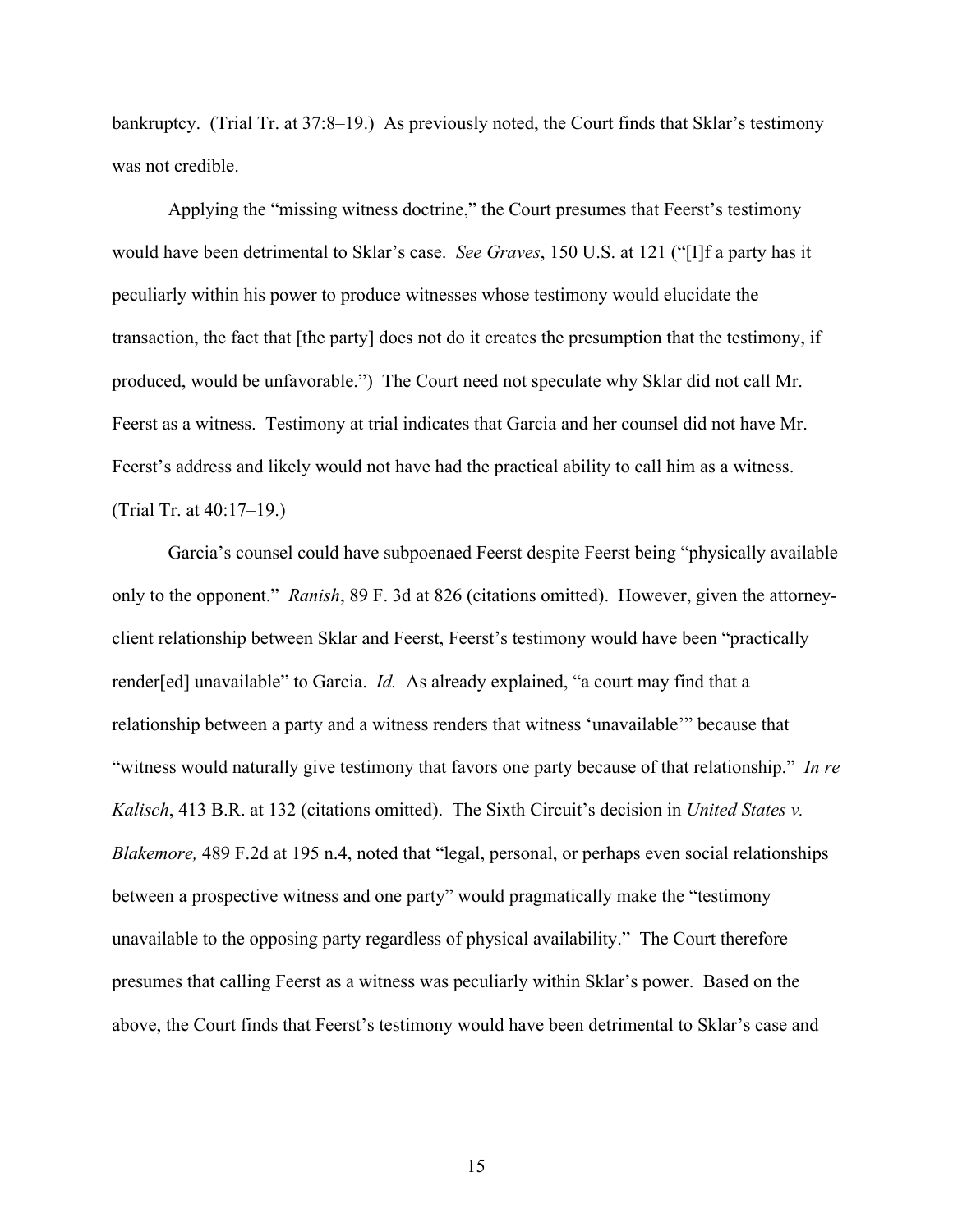could not have shown that Garcia was informed of the Second Bankruptcy Case before the Bar Date or before the Deadline for a Discharge Complaint.

### IV. **CONCLUSION**

Based on the testimony adduced at trial, the Court **CONCLUDES** that Garcia did not have notice or actual knowledge of Sklar's Second Bankruptcy Case before the Bar Date or the Deadline for a Discharge Complaint. Therefore, in the event that Garcia files an action against Sklar on the claims she previously asserted against him and recovers a judgment thereon, Garcia's claims against Sklar are **DETERMINED** to be non-dischargeable under section 523(a)(3) of the Bankruptcy Code. *See Garcia*, 626 B.R. at 756.

Dated: January 27, 2022 New York, New York

**\_\_\_\_\_***Martin Glenn***\_\_\_\_\_\_\_\_\_\_\_\_** 

 MARTIN GLENN United States Bankruptcy Judge